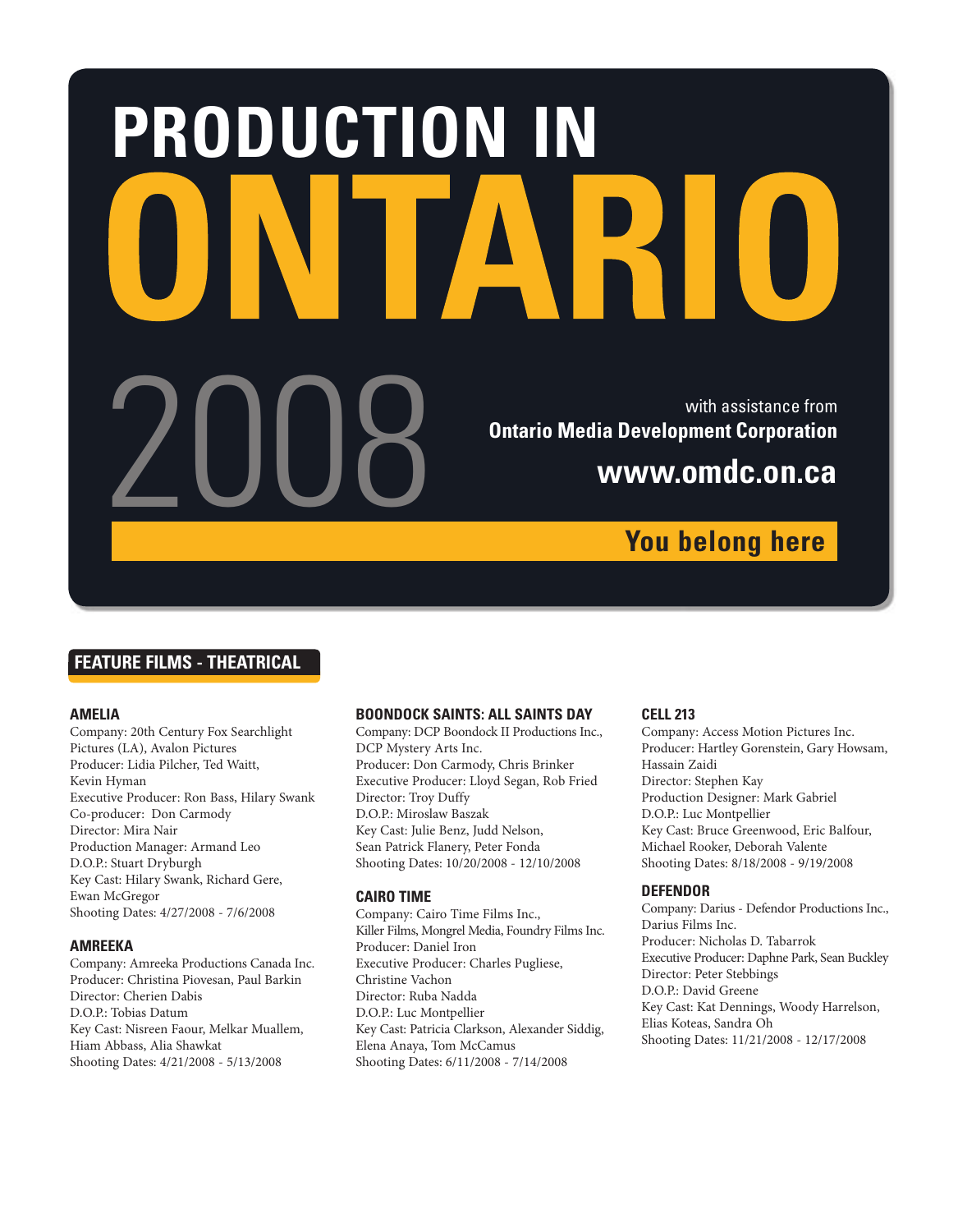# **IODINE**

Company: Iodine Film Productions Inc., The Dot Film Company Inc. Producer/Director: Mike Stasko Executive Producer: Gerry Lattmann D.O.P.: Eric Schiller Key Cast: Ray Wise, Jeff Sinasac, Michael Stasko, Vicki Rivard Shooting Dates: 5/2/2008 - 5/21/2008

#### **JAZZMAN, THE**

Company: Summer Pictures Inc., Random Moment Productions Producer: Tom Strnad, Josh Koffman Executive Producer: Tom Strnad Director: Josh Koffman D.O.P.: Boris Mojsovski Key Cast: Michael Ironside, Laura Vandervoort, Corey Sevier Shooting Dates: 7/8/2008 - 7/24/2008

#### **KICK ASS**

Company: Kickass Productions Inc., Plan B Entertainment, Marv Films, UK Producer: Adam Bohling, Tarquin Pack, David Reid Director: Matthew Vaughn Production Manager: Dean O'Toole Production Designer: Russell De Rozario D.O.P.: Ben Davis Key Cast: Nicolas Cage, Mark Strong, Xander Berkeley Shooting Dates: 9/8/2008 - 10/8/2008

# **LAST NEW YEAR, THE**

Company: The Nightingale Company Producer: Alyson Richards Executive Producer: Debbie Nightingale, Garfield Miller Director: Garfield Miller D.O.P.: Pavel "Pasha" Patriki Key Cast: Kate Hewlett, Kristen Holden-Ried, Mayko Nguyen Shooting Dates: 1/26/2008 - 2/16/2008

#### **LESLIE, MY NAME IS EVIL**

Company: New Real Films Inc. Producer: Jennifer Jonas, Leonard (Len) Farlinger Director: Reginald (Reg) Harkema D.O.P.: Jonothon (Jonny) Cliff Key Cast: Gregory Smith, Kristen Hager, Ryan Robbins, Don McKellar Shooting Dates: 11/3/2008 - 11/26/2008

# **MAX PAYNE**

Company: Twentieth Century Fox Producer: Scott Faye, Julie Silverman Executive Producer: Fred Baron, Scott Fray, Tom Karnowski, Julie Yorn Director: John Moores Writer: Thomas H. Fenton Production Manager: Whitney Brown Key Cast: Mark Wahlberg, Mila Kunis, Beau Bridges, Ludacris, Chris O'Donnell Shooting Dates: 2/26/2008 - 5/31/2008

# **HUGH HEFNER: PLAYBOY, ACTIVIST AND REBEL**

#### AKA **THE PARADOX OF HUGH HEFNER**

Producers: Victor Solnicki, Brigitte Berman, Peter Raymont Director: Brigitte Berman Key cast: Hugh Hefner Shooting dates: 1/10/2008 -08/31/2008

# **SAVING GOD**

Company: Saving God Productions Inc., Cloud Ten Productions Inc. Producer: Domenic Serafino, Philip Mellows, Wayne Thompson Executive Producer: Ving Rhames Director: Duane Crichton D.O.P.: Rudi Blahacek Key Cast: Joanne Boland, Joe Bostick, Ricardo Chavira Shooting Dates: 2/11/2008 -

# **SAW V**

Company: Saw V Productions Canada Inc., Twisted Pictures Producer: Mark Burg, Oren Koules Executive Producer: Dan Heffner Director: David Hackl Key Cast: Tobin Bell, Costas Mandylor, Scott Patterson Shooting Dates: 3/17/2008 - 4/28/2008

# **SUCK**

Company: K.S.U.C. Productions Inc., Capri Films Inc. Producer: Robin Crumley, Jeff Rogers Executive Producer: Gabriella Martinelli, Terry Markus, Bradley Peyton, Mihkel Harilaid Director: Rob Stefaniuk D.O.P.: Donald Gregor Hagey Key Cast: Rob Stefaniuk, Malcolm McDowell, Dave Foley, Iggy Pop, Alice Cooper Shooting Dates: 11/24/2008 - 12/19/2008

#### **UNTITLED GEORGE ROMERO ZOMBIE FILM**

Company: Blank Of The Dead Productions Inc., Artfire Films Producer: Paula Devonshire Executive Producer: George Romero, D.J. Carson, Michael Doherty, Bryan Glisserman, Art Spigel, Ara Katz, Dan Fireman, Peter Grunwald Director: George Romero D.O.P.: Adam Swica Shooting Dates: 9/28/2008 - 11/4/2008

#### **VICTORIA DAY**

Company: Victoria Day Films Inc., Markham Street Films Inc. Producer: Judy Holm, Michael McNamara, David Bezmozgis Executive Producer: Judy Holm, Robin Cass, Anna Stratton, Charlotte Mickie, Bryan Gliserman, Joel Feldberg, Janice Feldberg, Yana Peel, Anette Goldstein, Michael Rubenstein Director: David Bezmozgis D.O.P.: David Franco Key Cast: Mark Rendall, Scott Beaudin, Holly Deveaux, John Mavrogiannis Shooting Dates: 9/5/2008 - 10/2/2008

#### **YOU MIGHT AS WELL LIVE**

Company: Mutt Productions Inc., Serendipity Point Films Inc., APB Pictures Producer: Jonas Bell Pasht, Ari Lantos Executive Producer: Michael Dowse, Robert Lantos Director: Simon Ennis D.O.P.: Jonathan Bensimon Key Cast: Scott Anderson, London Angelis, Cameron Ansell Shooting Dates: 3/24/2008 - 4/18/2008

# **MOW / PAY FEATURE**

#### **AN ACCIDENTAL FRIENDSHIP**

Company: Muse Entertainment for Hallmark Channel Producer: Steve Solomos Director: Don McBrearty Production Manager: Deborah Marks Production Designer: Greg Chown D.O.P.: John Berrie Key Cast: Chandra Wilson Shooting Dates: 5/26/2008 - 6/17/2008

# **AN OLD FASHIONED THANKSGIVING**

Company: OFT Productions (API) Inc., OFT Productions (Muse) Inc., Muse Entertainment Enterprises Inc., Automatic Pictures Inc., Wild Rice Productions/ Pebblehut Baby Services Inc. Producer: Steve Solomos Executive Producer: Michael Prupas Director: Graeme Campbell D.O.P.: Mitchell Ness Key Cast: Ted Atherton, Vivien Endicott Douglas, Michael Barbuto, Jacqueline Bisset Shooting Dates: 2/25/2008 - 3/18/2008

# **BOOKY'S CRUSH**

Company: Booky III Inc., Shaftesbury Films Inc. Producer: Phyllis Platt, Armand Leo Executive Producer: Christina Jennings, Scott Garvie, Peter Moss Director: Peter Moss D.O.P.: Norayr Kasper Key Cast: Megan Follows, Connor Price, Stuart Hughes, Rachel Marcus, Dylan Everett Shooting Dates: 9/15/2008 - 10/10/2008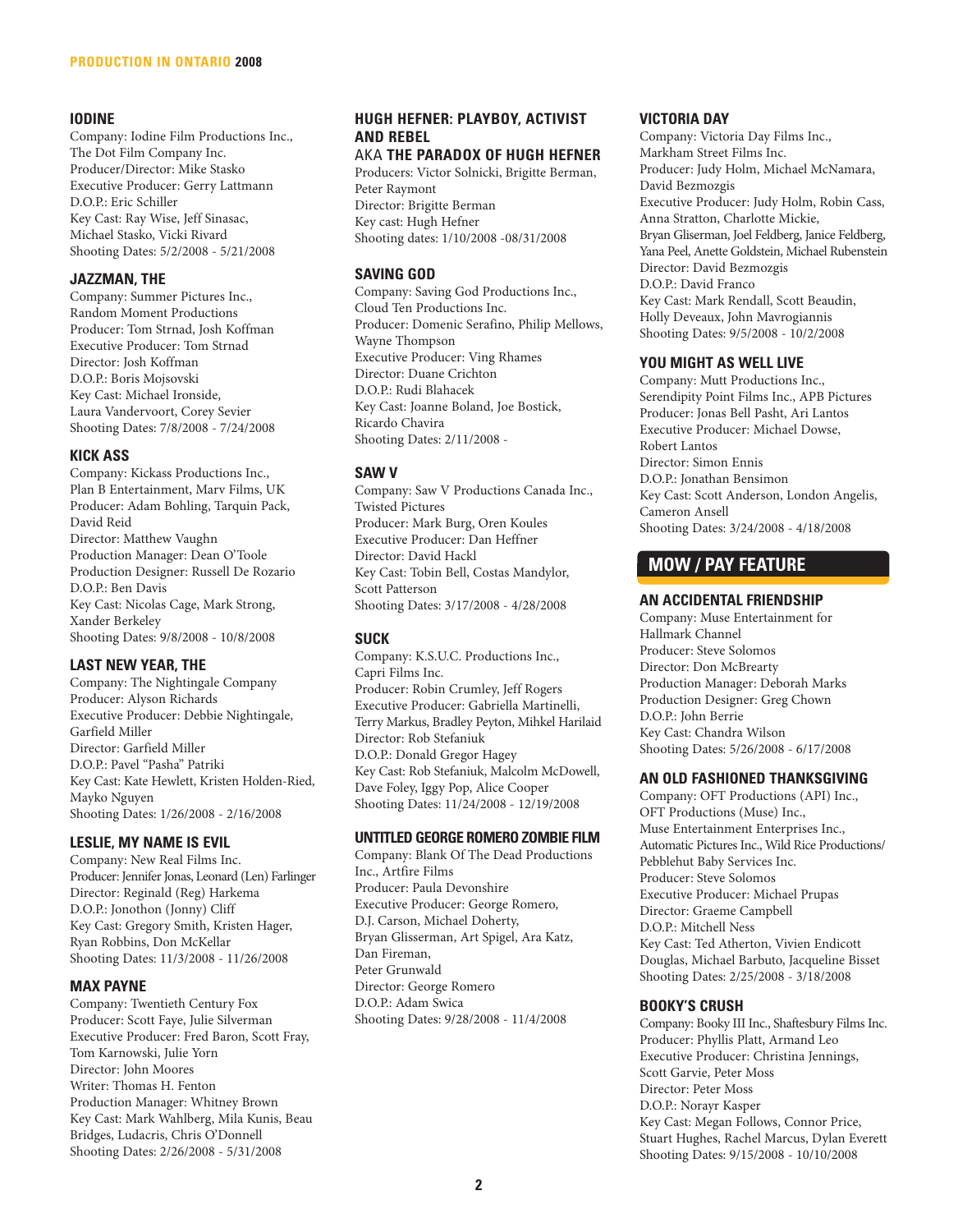#### **BRIDGE, THE**

Company: Brass Productions Inc., Barna-Alper Productions Inc., Jonsworth Productions Inc. Producer: Wendy Grean Executive Producer: Laszlo Barna, Steven Silver, Adam Shully, Craig Bromwell, Robert Wertheimer, Alan DiFiore Director: John Fawcett Production Designer: Oleg Savytski D.O.P.: Thom Best Key Cast: Aaron Douglas, Paul Popowich, Inga Cadranel Shooting Dates: 7/20/2008 - 8/17/2008

#### **CARNY**

Company: Brava Productions (Carny) Inc., Brava Pictures Ltd. Producer: Nancy Boucher, Irene Litinsky Executive Producer: Michael Prupas Director: Sheldon Wilson D.O.P.: Danny Nowak Shooting Dates: 11/3/2008 - 11/23/2008

# **EVERY SECOND COUNTS** AKA **FAST TIME**

Company: C/P Fast Productions Inc., Chesler/Perlmutter Productions Inc., AFP/Fast Production (BC) Inc. Producer: Robert Vaughn, Elizabeth Sanchez Executive Producer: David Perlmutter, Lewis Chesler, Paulina Mielech Director: John Bradshaw Writer: Paulina Mielech D.O.P.: Paul Mitchnick Key Cast: Stephen Collins, Barbara Williams, Magda Apanowicz Shooting Dates: 2/16/2008 - 3/10/2008

#### **GOOD TIMES ARE KILLING ME, THE**

Company: Shaftesbury Good Times Inc. Producer: Jan Peter Meyboom, Laura Harbin, Julie Lacey Executive Producer: Christina Jennings, Scott Garvie, Kelly Rowan, Graham Ludlow, Noel Hedges, Sarah Boote Director: John L'Ecuyer D.O.P.: Thomas Harting Key Cast: Kelly Rowan, Rupert Graves, Aaron Abrams Shooting Dates: 8/11/2008 - 9/5/2008

#### **GOOD WITCH: MAGIC NEVER FADES, THE**

Company: Magical Garden (Whizbang) Productions Inc. Producer: Andrea Raffaghello Executive Producer: Frank Siracusa Director: Craig Pryce D.O.P.: John Dyer Shooting Dates: 10/27/2008 - 11/14/2008

#### **KISSEL'S, THE**

Company: Dan Wigutow Productions, Lifetime Producer: Terry Gould Executive Producer: Dan Wigutow Director: Edward Bianchi Production Manager: Andrea Raffaghello Production Designer: Rocco Matteo D.O.P.: Teodoro Maniaci Key Cast: London Angelis, Benz Antoine, Grace Armas, Anthony Bekenn Shooting Dates: 6/4/2008 - 6/29/2008

#### **SAVING GRACE**

Company: Saving Grace Productions Inc., WhizBang Films Inc. Producer: Ian McDougall Executive Producer: Frank Siracusa, Orly Adelson, Amy Goldberg, Mark Consuelos Director: Craig Pryce Production Manager: Andrea Raffaghello D.O.P.: Gerald Packer Key Cast: Mark Consuelos, Corbin Bernsen, Chandra West Shooting Dates: 3/31/2008 - 4/19/2008

#### **SISTER'S REVENGE, A**

Company: Wind On The Bridge Productions (S. V.) Inc., Sound Venture Productions Ottawa Limited Producer: Neil Bregman, Bruce Davis, Sean Parker, Anthony Lefresne, Michel Poirier Executive Producer: Pierre David, Tom Berry Director: Anthony Lefresne D.O.P.: Mitchell Ness Key Cast: Alexandra Paul, Cynthia Preston, Sean Tucker Shooting Dates: 4/16/2008 - 5/4/2008

#### **TAKING A CHANCE ON LOVE**

Company: Note Of Love Productions (Muse) Inc., Muse Entertainment Enterprises Inc., Lightworks Enterprises Producer: Steve Solomos Executive Producer: Joel Rice, Bill Reilly Director: Doug Barr D.O.P.: Peter Benison Key Cast: Genie Francis, Katie Boland, John Bregar, Genelle Williams Shooting Dates: 11/5/2008 - 11/23/2009

#### **THEN AGAIN**

Company: Then Again Production Services Inc., Braun Entertainment Group, Marvista Entertainment Inc. Producer: Mary Pantelidis Director: Paul Fox Production Manager: James Crouch Director of Photography: David Makin Key Cast: Brad Borbridge, Reagan Pasternak Shooting Dates: 11/4/2008 - 11/23/2008

#### **WILL YOU MERRY ME**

Company: WUMM Productions Inc., Marvista Entertainment Inc. Producer: Mary Pantelidis Executive Producer: Michael Jacobs Director: Nisha Ganatra D.O.P.: Yuri Yakubiw Key Cast: Wendie Malick, Cynthia Stevenson, Vikki Krinsky, Tommy Lioutas Shooting Dates: 5/26/2008 - 6/13/2008

#### **WORKING ON THE EDGE**

Company: Working On The Edge Productions Inc., Easy Mountain Productions Inc. Producer: Karen Wookey Executive Producer: Thom Beers, Philip Segal Director: T. J. Scott D.O.P.: David Herrington Key Cast: Greg Bryk, Daniel DeSanto, Peter Outerbridge Shooting Dates: 10/20/2008 - 11/21/2008

# **MINI-SERIES**

#### **PASSCHENDAELE: THE UNDERGROUND WAR**

Company: Dugout Films Inc. Producer: Christopher Rowley, Stephen Milton Executive Producer: David Brady Director: Christopher Rowley, David Brady D.O.P.: Martin Julian Shooting Dates: 1/28/2008 - 4/30/2008

#### **TRIBES OF THE 21ST CENTURY, I (1-3)**

Company: Lone Eagle Productions Inc. Producer: Rachel Horvath Executive Producer: Michael Geddes, Sheldon Teicher Director: Leslie Cote Production Manager: Bridget Lee D.O.P.: Russell Gienapp Shooting Dates: 1/21/2008 - 5/7/2008

#### **WHAT KILLED JOE FISHER?, I (1-2)**

Company: WKJF Productions Inc. Producer: Jason Charters, Liam Romalis Executive Producer: Joan Jenkinson Director: Douglas Williams Production Manager: Andrea Nevitt D.O.P.: Kiarash Sadigh Shooting Dates: 9/22/2008 - 9/26/2008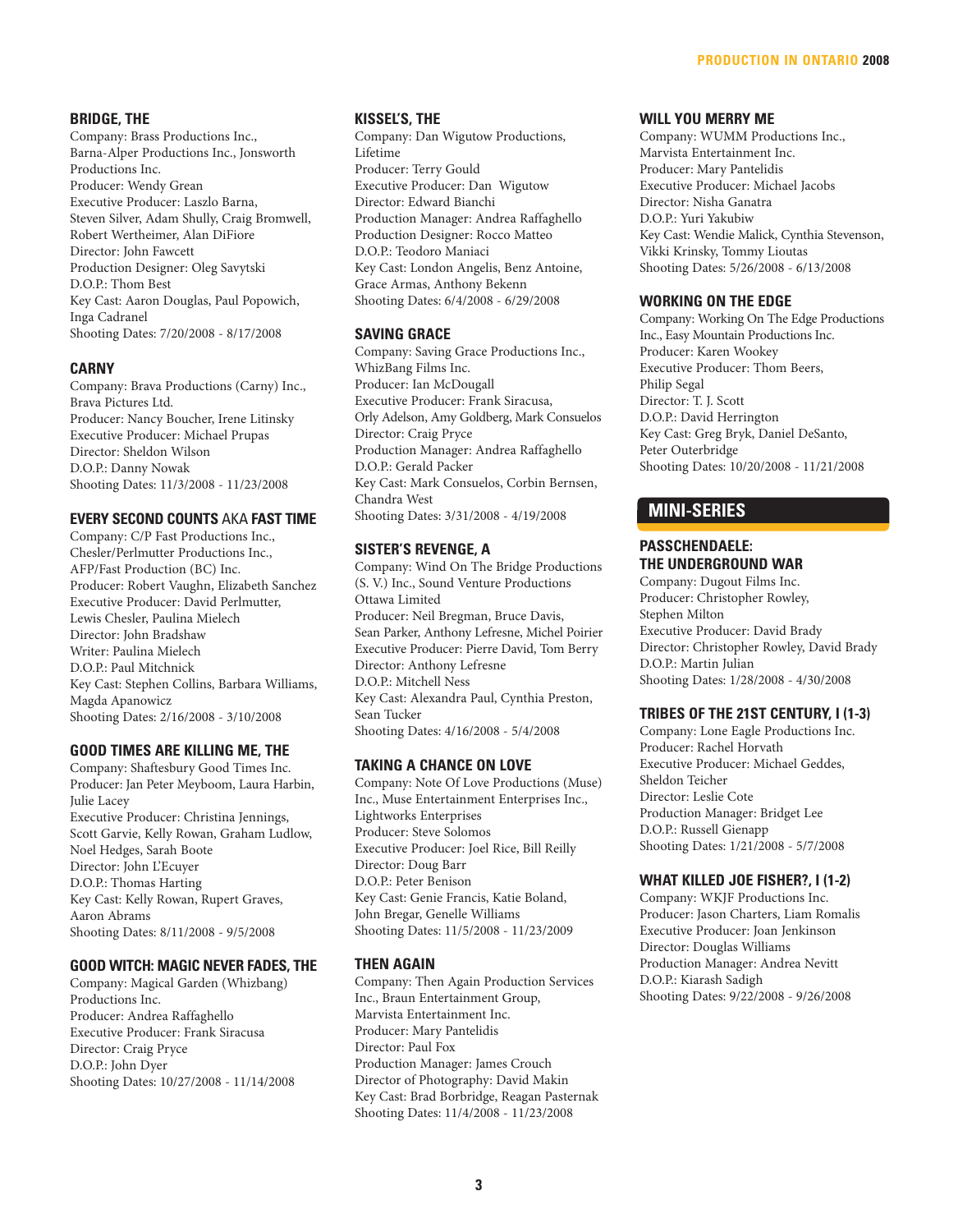# **TV SERIES**

#### **AARON STONE (SEASON I)**

Company: Shaftesbury Films Inc. Executive Producer: Bruce Kalish, Gail Morgan Hickman Director: Patrick Williams, Erik Canuel Production Manager: James Crouch Production Designer: Oleg Savitsky Key Cast: Kelly Blatz, David Lambert, J.P. Manoux, Tania Gunadi Shooting Dates: 6/23/2008 - 12/19/2008

# **ANIMALS AT WORK, I (1-26)**

Company: NF-Cineflix (Frisky Business) Inc. Producer: John Vandervelde, Tom Parkhouse Executive Producer: Leonie Hutchingson, Simon Lloyd, Rob Carey Director: Mark Procter, Irene Antoniades, Natasha Ryan, Daniel Oron Production Manager: Allegra Hill, Fiona De Oliviera D.O.P.: Geoff Bland, Richard Hughes, Demetri Portelli Shooting Dates: 5/26/2008 - 11/24/2008

#### **ANIMATED ADVENTURES OF BOB & DOUG MCKENZIE, THE, I (1-15)**

Company: 1740743 Ontario Inc. Executive Producer: Dave Thomas, Rick Moranis Director: Ken Cunningham Production Manager: Christina Helmer, Katherine Hasleham Shooting Dates: 6/16/2008 - 11/7/2008

# **BEING ERICA**

Company: Temple Street Productions Producer: James Hurst Executive Producer: Jana Sinyor, David Fortier, Aaron Martin, Ivan Schneeberg Director: Chris Grismer Production Manager: Gina Fowler Production Designer: Ian Brock D.O.P.: Derick Underschultz Key Cast: Erin Karpluk, Vinessa Antoine, Joanna Douglas, Adam MacDonald Shooting Dates: 7/28/2008 - 12/5/2008

# **BEST YEARS, THE, II (14-21)**

Company: Best Years 2 Productions Inc., Blueprint Entertainment Corporation Producer: Suzanne Berger Executive Producer: Brenda Greenberg, John Morayniss, Noreen Halpern Director: Graeme Campbell, Graeme Lynch, Stacey Curtis, Sturla Gunnarsson D.O.P.: David Perrault Key Cast: Charity Shea, Randal Edwards, Jennifer Miller Shooting Dates: 9/2/2008 - 11/7/2008

# **BORDER, THE, II (14-26)**

Company: Border Season Two Inc., White Pine Pictures Inc. Producer: Brian Dennis, David Barlow, Janet MacLean, Sarah Dodd, Denis McGrath Executive Producer: Peter Raymont Director: John Fawcett, Michael DeCarlo, Philip (Phil) Earnshaw, Ken Girotti, Brett Sullivan D.O.P.: Gavin Smith Key Cast: James McGowan, Graham Abbey, Jonas Chernick, Nazneen Contractor Shooting Dates: 5/29/2008 - 10/24/2008

# **DA KINK IN MY HAIR, II (14-26)**

Company: Kinky Hair II Productions Inc., Barna-Alper Productions Inc., Defiant Entertainment Inc. Producer: Laszlo Barna Director: Stefan Sciani, Ron Murphy, Rachael Talalay, Brian Roberts, Anais Granofsky, Timothy (Tim) Southam Production Designer: Bill Layton D.O.P.: John Berrie Key Cast: Ordena Stephens, Trey Anthony, Richard Fagon, Ngozi Paul, Conroy Stewart Shooting Dates: 7/1/2008 - 9/2/2008

# **DARK RISING - THE SERIES, I (1-13)**

Company: Black Walk Corporation, Defiant Empire Corporation Producer: Brigitte Kingsley Executive Producer: Mihkel Harilaid Director: Andrew Cymek Production Manager: Jimmy Martins D.O.P.: Brad Smith Key Cast: Landy Cannon, Brigitte Kingsley, Julia Schneider Shooting Dates: 9/22/2008 - 10/17/2008

# **DATING GUY, THE, I (1-13)**

Company: Get Lucky Television Productions Inc., Marble Media Inc. Producer: Matthew Hornburg, Mark Bishop Executive Producer: Matthew Hornburg, Mark Bishop, John Morayniss, Frank Van Keeken, Frank Saperstein Director: Joseph Sherman Writer: Frank Van Keeken, Mark Steinberg, Robin Stein, Jeremy Winkels Key Cast: Fab Filippo, Sean Francis, Lauren Ash Shooting Dates: 6/30/2008 -

# **DEGRASSI: NEXT GENERATION 8**

Company: Epitome Pictures Inc. Producer: David Lowe Production Manager: David Lowe Production Designer: Stephen Stanley D.O.P.: Jim Westenbrink Key Cast: Jamie Johnston, Sarah Barrable-Tishauer Shooting Dates: 5/20/2008 - 10/1/2008

# **DURHAM COUNTY, II (7-12)**

Company: Back Alley Durham Films Inc., Back Alley Film Productions Limited, Muse Entertainment Enterprises Inc. Producer: Adrienne Mitchell Executive Producer: Adrienne Mitchell, Janis Lundman, Michael Prupas, Laurie Finstad-Knizhnik, Noel Hedges Director: Adrienne Mitchell, Alain Desrrochers, Rachael Talalay D.O.P.: Eric Cayla Key Cast: Hugh Dillon, Helene Joy, Laurence Leboeuf Shooting Dates: 9/18/2008 - 11/25/2008

# **FLASHPOINT, I (1-13)**

Company: Flashpoint Season I Productions Inc., Flashpoint Holdco Inc., CTV Television Inc. and CTV Limited, Pink Sky Entertainment Inc. Producer: Tracey Boulton Executive Producer: Anne Marie La Traverse, Bill Mustos, Tassie Cameron Director: Clark Johnson, David Frazee, Holly Dale, Kelly Makin, Stephen Surjik, Clark Johnson, Charles Biname, Erik Canuel Production Manager: Derek Rappaport D.O.P.: David Perrault, Stephen Reizes Key Cast: Hugh Dillon, Amy Jo Johnson, David Paetkau, Enrico Colantoni Shooting Dates: 4/17/2008 - 8/25/2008

# **G-SPOT, III (17-24)**

Company: Gigi III Productions Inc. Producer: Laszlo Barna Executive Producer: Laszlo Barna, Robert Lantos, Brigitte Bako, David McLeod Director: Brian Roberts, Wendy Hopkins, Stephen Reynolds Production Designer: Jennifer Stewart D.O.P.: Ian Bibby Shooting Dates: 5/1/2008 - 6/10/2008

# **HARDWIRED: EVOLUTION, I (1-13)**

Company: Dangerous Tomorrows Inc. Producer: William Burke Executive Producer: John Quinn Director: Melanie Orr, Clay Borris D.O.P.: Simon Shohet Shooting Dates: 8/5/2008 - 9/20/2008

# **HOTBOX, I (1-13)**

Company: Hotbox Entertainment Inc., S&S Productions Inc. (TARGET) Producer: Andrew Barnsley Executive Producer: David Smith S&S Director: Vivieno Caldinelli, Richard Mortimer, John Paizs, Matthew Swanson D.O.P.: Catherine Lutes Key Cast: Pat Thornton, Sandy Jobin-Bevans, Tal Zimerman Shooting Dates: 9/2/2008 - 12/5/2008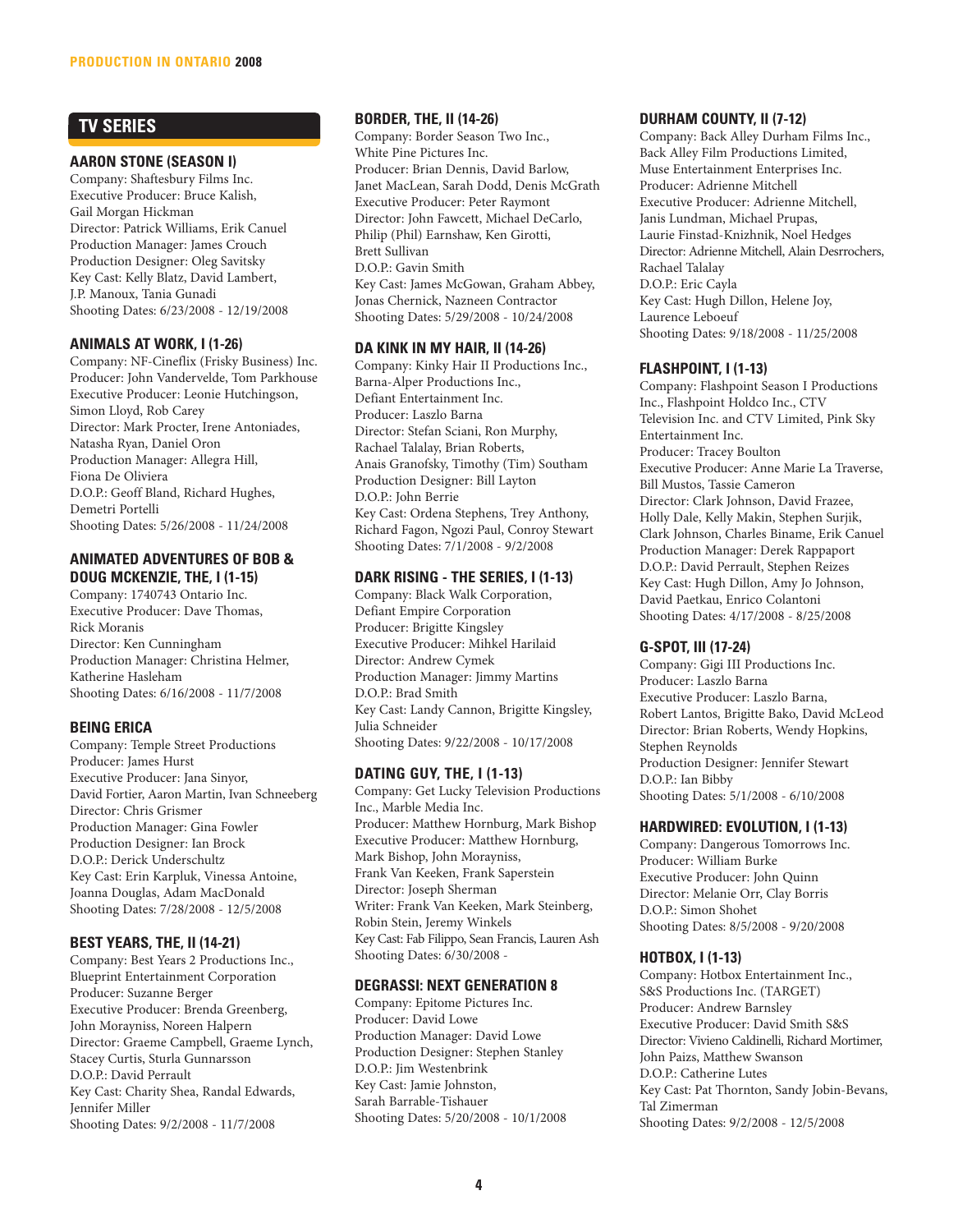#### **HOW DO YOU SOLVE A PROBLEM LIKE MARIA?, I (1-14)**

Company: Maria Productions Limited, Temple Street Productions Incorporated Producer: David Fortier, Ivan Schneeberg, Lena Cordina, David Rosen Executive Producer: David Fortier, Ivan Schneeberg, Sheila Hockin Director: Rae Upton, David Russell Production Designer: Callum MacLachlan D.O.P.: Alex Nadon Shooting Dates: 3/17/2008 - 7/28/2008

# **LISTENER, THE SEASON I**

Company: Shaftesbury Films Inc. Producer: Kevin Lafferty Executive Producer: Glenn Davis, William Laurin, Christina Jennings Director: T.j. Scott, Kari Skogland, Clement Virgo Key Cast: Craig Olejnik, Ennis Esmer, Colm Feore, Lisa Marcos, Mylene Robic Shooting Dates: 6/16/2008 - 10/1/2008

### **LITTLE MOSQUE ON THE PRAIRIE, III (1-20)**

Company: Little Mosque Productions III Ontario Inc., WestWind Pictures Ltd. Producer: Colin Brunton, Michael Snook, Allan Magee Executive Producer: Michael Snook, Clark Donnelly, Mary Darling Director: Michael Kennedy, James (Jim) Allodi, Brian Roberts D.O.P.: Mark Dobrescu Key Cast: Sheila McCarthy, Carlo Rota, Zaib Shaikh Shooting Dates: 4/23/2008 - 9/15/2008

# **MAHALIA, I (1-6)**

Company: Hail (ON) Productions Inc., Halifax Film Ltd., DHX Media Ltd. Producer: Floyd Kane Executive Producer: Floyd Kane, Peter Lauterman, Michael Donovan, Charles Bishop Director: Stefan Scaini, Steve DiMarco Production Designer: Jennifer Stewart D.O.P.: Ian Bibby, Christopher Porter Shooting Dates: 8/25/2008 - 10/6/2008

# **METEO+, II (11-26)**

Company: 6004342 Canada Inc., Les Productions R. Charbonneau Productions Inc. Producer: Robert Charbonneau Director: Derek Diorio, Paul Huppé Production Manager: Lise Lalonde Production Designer: Glen Charles Landry D.O.P.: Michael Tien Shooting Dates: 2/18/2008 - 5/23/2008

#### **METEO+, III (27-42)**

Company: 6947620 Canada Inc. Executive Producer: Tracy Legault Director: Derek Diorio D.O.P.: Michael Tien Shooting Dates: 10/6/2008 - 3/20/2009

#### **MURDOCH MYSTERIES, THE II**

Company: Shaftesbury Films Inc. Producer: Jan Peter Meyboom Executive Producer: Cal Coons, Christina Jennings Director: Shawn Alex Thompson, Don McBrearty, John L'Ecuyer, Farhad Mann, Scott Garvie Production Manager: Shauna Jamison Production Designer: Sandra Kybartas D.O.P.: David Perrault Key Cast: Yannick Bisson, Helene Joy, Thomas Craig Shooting Dates: 7/7/2008 - 11/11/2008

#### **PAWS & TALES THE ANIMATED SERIES, II (14-26)**

Company: Providential Pictures Inc. Producer: Clifford McDowell Executive Producer: Jakob De Boer, Bess de Boer (nee Fotopoulos), William F. [Bill] White, Gale White Director: Nikoo Sharifi Writer: Robert Garlington, Daniel Pratezina, Andre Van Heerden, Humphrey Liu Production Manager: Sarah Westman-Liu, Samm Stocker Shooting Dates: 1/1/2008 - 6/30/2008

# **POP IT!, I (1-26)**

Company: Pop It Productions Inc., Hop To It Productions Inc. Producer: Susan Nation, Nina Beveridge Director: Paul Hart Production Manager: Meghan Chin D.O.P.: Wojtek Kozlowski Shooting Dates: 1/26/2008 - 2/10/2008

#### **PRODUCING PARKER, I (1-13)**

Company: Dee Luded Productions Inc., Breakthrough Entertainment Inc. Producer: Kevin Gillis, Maria Eliza Tamayo Executive Producer: Kevin Gillis, Ira Levy, Peter Williamson, Jun Camerino Director: Robin Budd Key Cast: Kristin Booth, Aaron Abrams, Kim Cattrall Shooting Dates: 9/22/2008 - 4/17/2009

#### **RENT-A-GOALIE, III (19-26)**

Company: RAG-TV-3 Inc. Producer: Christopher Szarka Executive Producer: Christopher Szarka, Christopher Bolton, Nicholas Gray Director: Thomas Peacocke, Paul Fox, Peter Wellington D.O.P.: James (Jim) Jeffrey Shooting Dates: 2/1/2008 - 3/1/2008

#### **RICK AND STEVE, II (7-14)**

Company: Cuppa Logo Inc., Logo Television Network Producer: Christine Davis Director: Lucy Snyder Production Manager: Craig Passfield, Rob Plaxton Key Cast: Will Matthews, Peter Paige, Q. Allan Brocka Shooting Dates: 7/7/2008 - 10/31/2008

#### **STRATUSPHERE, I (1-10)**

Company: SeeMore... International Inc., Suddenly SeeMore...Productions Inc. Producer: Carla Jones Executive Producer: Morgan Elliott Director: Carla Jones, Morgan Elliott Writer: Carla Jones, Morgan Elliott, Tov Mason, Vanessa Ramsay D.O.P.: Geoff Lackner, Frank Vilaca Shooting Dates: 2/28/2008 - 7/29/2008

# **TESTEES, I (1-13)**

Company: Testy Productions Inc., Blueprint Entertainment, Canwest Mediaworks Inc. Producer: Suzanne Berger, Amy Marcella, Jonathan Walker, Erin Sharp Executive Producer: Derek Harvie, Kenny Hotz, Noreen Halpern, John Morayniss, Michael Rosenberg Director: Samir Rehem, Benjamin Weinstein, Ian MacDonald D.O.P.: Gerald Packer, Jeff Maher Key Cast: Jeff Kassel, Steve Markle, Joe Pingue Shooting Dates: 5/21/2008 - 11/7/2008

# **WEIGHT, THE, II (9-16)**

Company: Richmond Street Films II Inc., The Nightingale Company Producer: Debbie Nightingale Executive Producer: Debbie Nightingale Director: Gail Harvey, Shawn Alex Thompson D.O.P.: Peter Benison Key Cast: Sharon Lawrence, Dwain Murphy, Clé Bennett, Patrick Gallagher, Daniel Kash Shooting Dates: 7/21/2008 - 10/10/2008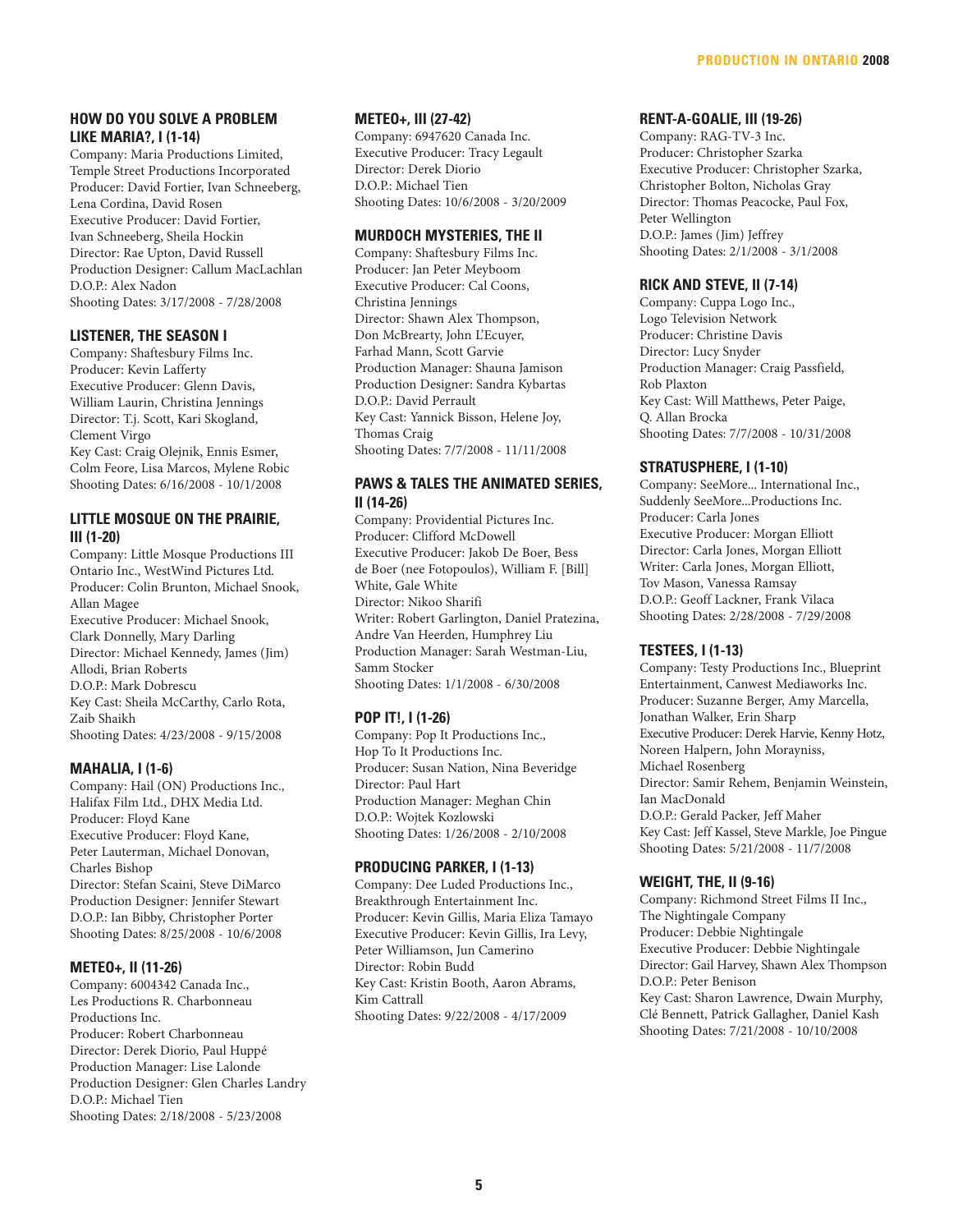# **PILOT / PILOT PRESENTATION**

#### **ABROAD**

Company: Abroad Productions Inc., Abroad Films Ltd. Producer: Meredith Caplan, Julia Stannard Executive Producer: Meredith Caplan, Leah McLaren, Simon Wright Director: Philip John D.O.P.: Paul Sarossy Key Cast: Liane Balaban, Andrew Buchan, Daisy Haggard, Noam Jenkins Shooting Dates: 7/21/2008 - 8/23/2008

# **ALMOST AUDREY**

Company: Blueprint production / Barna Alper Productions Producer: Greg Lawrence Executive Producer: Greg Lawrence, Laurie Elliott, John Morayniss, Noreen Halpern, Steven Silver, Laszlo Barna Director: Bruce McDonald Production Manager: Victoria Woods Production Designer: Matthew Davies D.O.P.: Rudolf (Rudy) Blahacek Shooting Dates: 11/19/2008 - 11/23/2008

# **CHINATOWN COPS**

Company: Chinatown Cops Productions Inc., Portfolio Entertainment Inc. Producer: Lisa Olfman, Joy Rosen, Julie Stall Executive Producer: Lisa Olfman, Joy Rosen Director: Howie Shia, David Wolfe Writer: Howie Shia, David Wolfe Key Cast: Todd Hoffley Shooting Dates: 7/7/2008 - 8/8/2008

# **CLEAN**

Company: 7016531 Canada Inc. Producer: Ilana Frank, Bill House, Linda Pope Executive Producer: Ilana Frank, Bill House Director: David Wellington D.O.P.: David Franco Shooting Dates: 11/15/2008 - 11/25/2008

# **DAN FOR MAYOR**

Company: D4M Productions Inc. Producer: Susan Murdoch Executive Producer: Mark Farrell, Paul Mather, Kevin White Director: Ron Murphy D.O.P.: Francois Dagenais Shooting Dates: 10/20/2008 - 10/24/2008

#### **FRINGE)**

Company: Fringe Element Films Inc., Bad Robot, Warner Bros. Television Producer: Bob Williams Director: Alex Graves Production Manager: Michael Wray Production Designer: Carol Spier D.O.P.: Tom Yatsko Key Cast: Joshua Jackson, Kirk Acevedo, Blair Brown, Jasika Nicole Shooting Dates: 1/28/2008 - 3/12/2008

# **FUGGET ABOUT IT**

Company: FAI Productions Ltd., 9 Story Entertainment Inc. Producer: Nicholas D. Tabarrok Executive Producer: Nicholas D. Tabarrok, Vince Commisso, Steve Jarosz, Willem Wennekers Director: Vadim Kapridov Writer: Nicholas D. Tabarrok, Willem Wennekers Shooting Dates: 8/2/2008 - 10/15/2008

# **LAWYERS, GUNS & MONEY**

Company: Investigator (Whizbang) Productions Inc. Executive Producer: Frank Siracusa, Paul Gross, Malcolm MacRury Director: Ken Girotti D.O.P.: Luc Montpellier Shooting Dates: 10/27/2008 - 11/11/2008

# **NERDLAND**

Company: Nerdland Inc., The Big Bean Inc. Producer: Lalitha Poonasamy, Loretta VanHart Executive Producer: Adam Shaheen Director: Nev Bezaire Writer: Alan Gregg D.O.P.: David Nardi Shooting Dates: 7/7/2008 - 9/19/2008

# **NINJAMAICA**

Company: Ninjamaica Productions Inc., Lenz Entertainment Inc. Producer: John "Jack" F. Lenz Executive Producer: John "Jack" F. Lenz Director: Cal (Callan) Brunker, Ricardo Curtis Shooting Dates: 8/18/2008 - 11/10/2008

### **NY-LON**

Company: ABC Production Shooting Dates: 4/7/2008 - 4/15/2008

#### **RON JAMES SHOW, THE**

Company: 6797717 Canada Inc., Ron James Entertainment Inc. Producer: Lynn Harvey Executive Producer: Ron James Director: Henry Sarwer-Foner Production Manager: Helene Valinsky D.O.P.: Mitchell Ness Shooting Dates: 1/3/2008 - 1/7/2008

#### **SAINT BRIGID'S MEDICAL**

Company: Epitome Pictures Inc. Producer: David Lowe Executive Producer: Emily Andras, Linda Schuyler Director: Sturla Gunnarsson Shooting Dates: 10/20/2008 - 11/7/2008

#### **THROWING STONES)**

Company: Curlers Productions Inc., Original Pictures Inc. Producer: Mario Azzopardi, Lara Azzopardi, Julia Cohen, Kim Todd Executive Producer: Mario Azzopardi, Lara Azzopardi, Julia Cohen, Kim Todd Director: Mario Azzopardi D.O.P.: John Dyer Key Cast: Lolita Davidovich, Patty Duke Shooting Dates: 9/13/2008 - 9/17/2008

# **WAREHOUSE 13**

Company: Universal Media Studios (UMS) Producer: Mark Winemaker Executive Producer: David Simkins Director: Jace Alexander Production Manager: Ted Miller Production Designer: Franco de Cotiis D.O.P.: Derick Underschultz Key Cast: Eddie McClintock, Simon Reynolds, CCH Pounder, Saul Rubinek Shooting Dates: 5/26/2008 - 6/20/2008